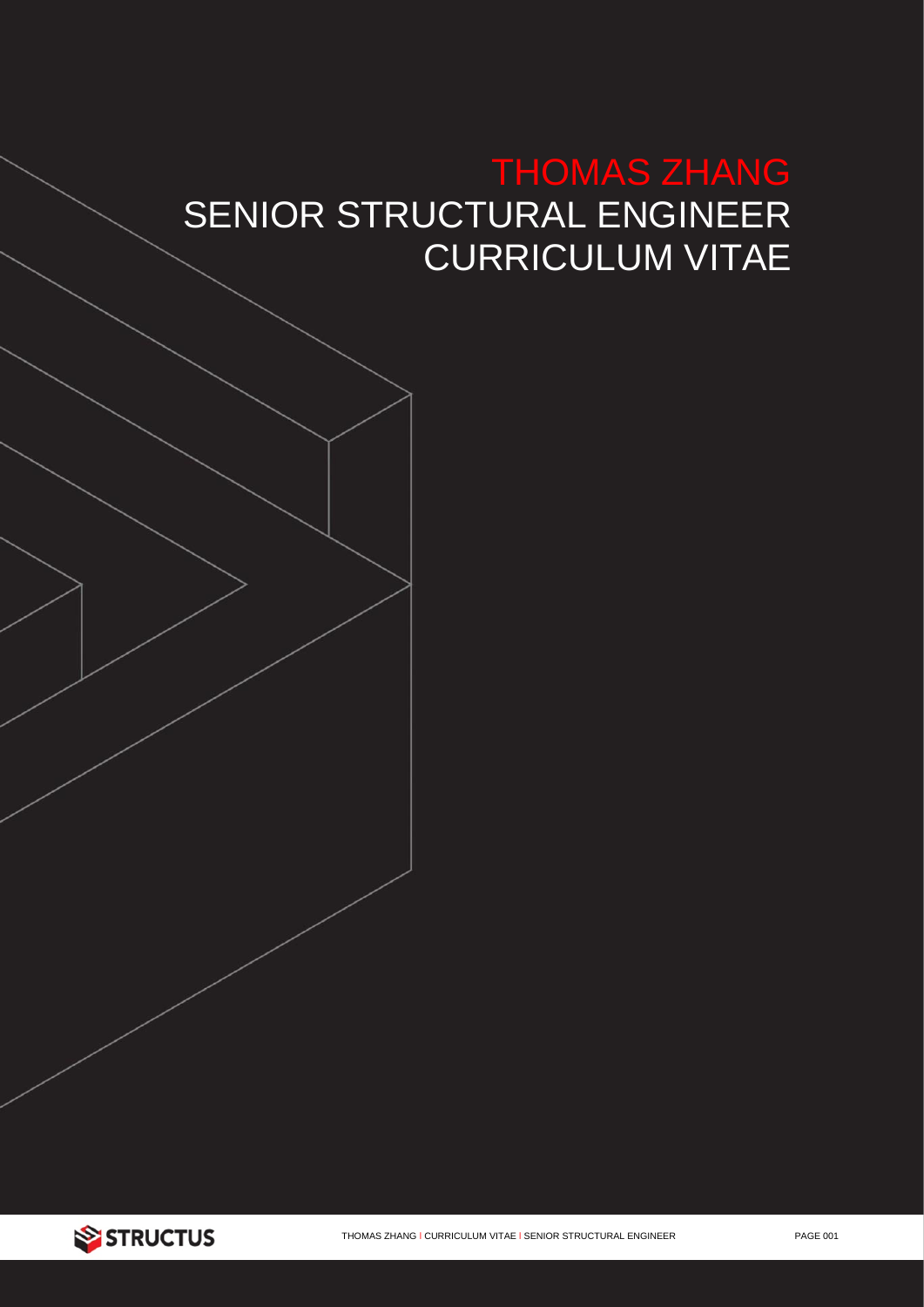# THOMAS ZHANG CV



#### **PROFILE**

Thomas is a highly motivated structural engineer with experience in residential, retail, education, aged care, healthcare, and commercial design as well as seismic assessments and strengthening.

He has gained experience through involvement in a variety of structural and fire safety design projects on residential, commercial and industrial developments (including large horticultural glasshouse developments) across both the NZ North and South islands. Working on Aged care projects across the North Island, Thomas has developed a skillset in Timber design.

Thomas also has experience in construction monitoring for education, aged care, commercial and residential projects.

## **QUALIFICATIONS**

BE (Civil) – Bachelor of Engineering, University of Auckland, 2016

Chartered Professional Engineer (CPEng) 2022

Chartered Member of Engineering New Zealand (CMEngNZ)

### **CAREER HISTORY**

2021 – Present, Senior Structural Engineer - Structus Consulting Limited, Auckland, New **Zealand** 

2019 – 2021, Structural Engineer - Structus Consulting Limited, Auckland, New Zealand

2016 – 2019, Structural Engineer - Airey Consultants Ltd, Auckland, New Zealand

#### **TECHNICAL SKILLS**

- **Experienced in Structural design of** concrete, timber, steel structures and structural elements
- Detailed knowledge of the complete design process and consent documentation
- Comprehensive knowledge of New Zealand Design Standards and Codes
- Advanced language skills in Chinese Mandarin, including speaking, reading and writing

## **MANAGEMENT SKILLS**

- Ability to develop good business relationships from working closely in partnership with clients, architects, contractors and other project team members
- Manage structural monitoring of construction sites. Quality control inspections, implementation of good

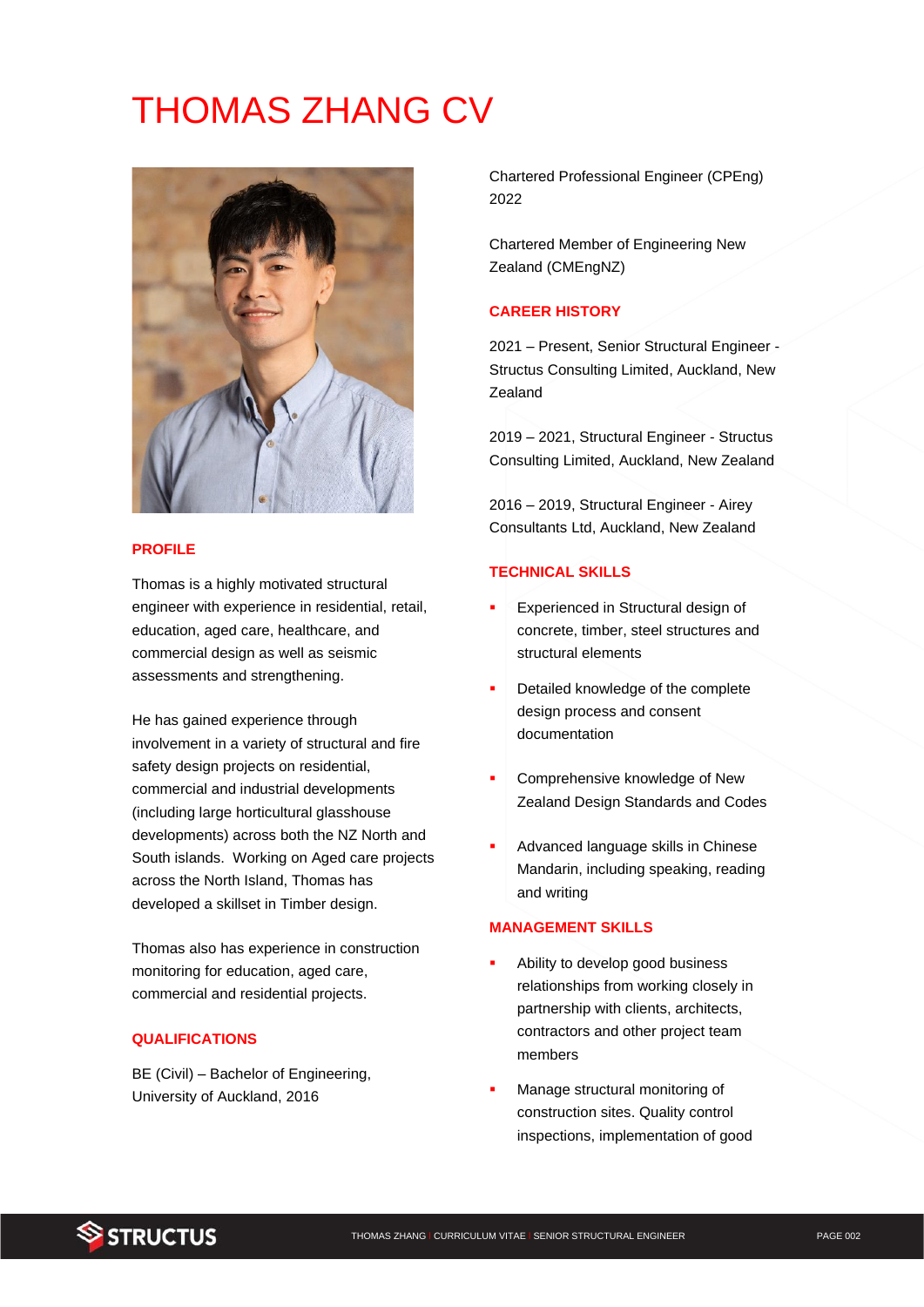workmanship practices and acceptance / rejection of works

Leadership and guidance of structural design teams on small to medium projects

#### **SELECTED PROJECT EXPERIENCE**

#### **RETAIL PROJECTS**

## **Supermarket Refurbishments, NZ wide, 2019-present, \$2-10m**

Refurbishment of over 4 no. Countdown and Fresh Choice supermarkets to date for Woolworths NZ, including new mezzanines, concrete slabs, structural bracing, rooftop plantrooms, bulkheads, partition walls, pylon signs, building component seismic restraints and floor trenches. Structus provided structural engineering design, Revit documentation and construction monitoring.

## **Pak'nSave Wairau, Auckland, 2019-2022, \$20m**

Refurbishment and extension of the existing store for Foodstuffs North Island, including new 12m high Stock Room and Cool Room structures, loading dock canopy, new mezzanines, new entry area and store front, new canopies, floor modifications and timber pole retaining walls. Structus provided Structural engineering design, Revit documentation and construction monitoring. Thomas is involved in construction monitoring.

# **Pak'nSave Botany Refurbishment, Auckland, 2019-2020, \$8m**

Refurbishment and extension of the existing store for Foodstuffs North Island, including new entry area and store front structure. Structural engineering design, Revit documentation and construction monitoring. Thomas completed Construction monitoring.

## **Countdown Richmond, Nelson, 2019 – 2021, \$14m**

The supermarket building consists of 4,500m2 of Countdown Supermarket and 2 no. additional retail tenancies, drive through covered loading dock, standalone walkway and pickup canopies and on-grade carparking. Long span steel portal frames form the superstructure and a mixture of precast concrete panels and glazing form the façade. Structural engineering design, Revit documentation and construction monitoring. Green Star project.

#### **SuperValue Supermarket, Tuakau, 2019**

Retrofit of existing unreinforced masonry supermarket, involving removal of intertenancy load bearing wall, roof re-pitch and extension of existing external walls. Thomas was responsible for liaising with stakeholders, conducting site investigations to characterise the existing structural system, conceptual designs for discussion with the client, and architect and detailed design. Timber strong backs with Python wall ties, waling beams and 20m span Steltech portal frames were utilised to achieve 100%NBS in a cost-effective manner. The supermarket was kept operative during the construction.

#### **INDUSTRIAL PROJECTS**

## **Kitchener Road, Pukekohe, Auckland, 2017-2018**

900 m<sup>2</sup> warehouse building for heavy chemical goods storage and 12m industrial bridge to accommodate B-train truck loading. Soil below the building footprint consists of 5m contaminated land fill. Options were evaluated with geotechnical engineers and the project manager to determine the optimal design solution.

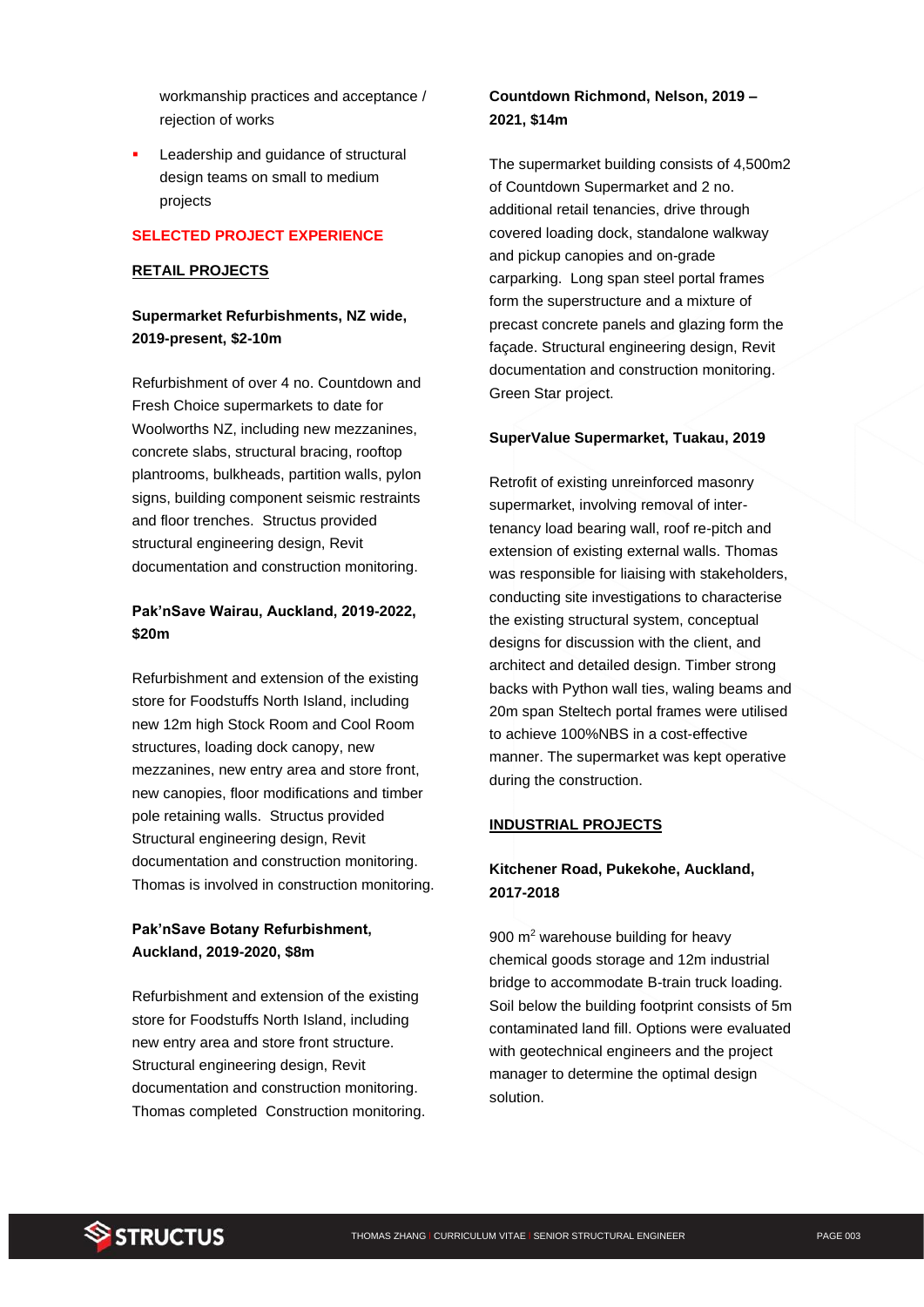#### **Glasshouses and Greenhouses, NZ wide, 2016-2019**

Design of horticultural glasshouse and greenhouse structures for roof areas up to 50,000m<sup>2</sup>. Steel truss portal frames and aluminium roofing elements were utilised to minimise section sizes, providing competitive solutions for the client.

## **HEALTHCARE AND AGED CARE PROJECTS**

#### **Aria Bay, Auckland, 2019-present, \$60m**

New retirement village development in Browns Bay, Auckland consisting of 2 no. 5 storey apartments blocks and a 4 storey day clinic block (Importance Level 3) within an existing operational retirement village campus, plus a two storey link and bridge structure in a very constricted part of the site. Significant RC soldier pile tiered retaining structures with ground anchors, RC bored pile foundations, precast concrete shear walls and steel frames. Thomas has provided construction monitoring for Stage 1, which is now complete, and Stage 2 design and construction monitoring.

## **Bethlehem Shores, Tauranga, 2022 – present \$80m**

A new multi storey over basement aged care facility at Bethlehem Shores Retirement Village, Tauranga. Designed with Cross Laminated Timber (CLT) and shear walls to create a lightweight, durable and robust building. Structural design, Revit documentation, seismic restraint of building components and construction monitoring.

## **Arvida Clubhouses, Various locations, 2021 – present**

4 no. new clubhouses for Arvida Retirement Villages – Mary Doyle, Te Puna Waiora,

Copper Crest and Bethlehem Shores River lodge. Engineered timber including laminated veneer lumber (LVL), glulam (GL) and cross laminated timber (CLT) are ultilised as structural elements for these projects, to create a lightweight, durable and low carbon footprint building. Structural design, Revit documentation, seismic restraint of building components and construction monitoring.

# **Whangarei Hospital, SSBC2 – Te Kotuku Building, Northland, 2021-present, \$50m**

Structural engineer for additional level to the existing 3 level building, including an upper level full length suspended concrete enclosed plant area, connected 4 level egress core including lift and stairs servicing all levels. Egress core with lifts and stairs for public access links the building over multiple levels with an existing medical Block, external precast concrete elevated walkway structure and new canopy roof over. The eastern core is seismically isolated from the building and existing Block. Precast concrete shear wall structure that oversails an existing trunk services tunnel linking the Hospital, with RC bored piles. Structural, civil, geotechnical and surveying services for design and construction.

#### **EDUCATION PROJECTS**

#### **Hauraki School, Auckland, 2019-2021, \$9m**

A new 10 classroom block and ancillary facilities. A two-storey structure consisting of light-weight roof and composite floor decking on Level 1. Portal frames are resisting lateral loads in one direction with braced frames located in the perpendicular direction. The project includes civil design and demolition of two blocks with a total of 4 no. teaching spaces and resource areas to allow the construction of the new 10 classroom block.

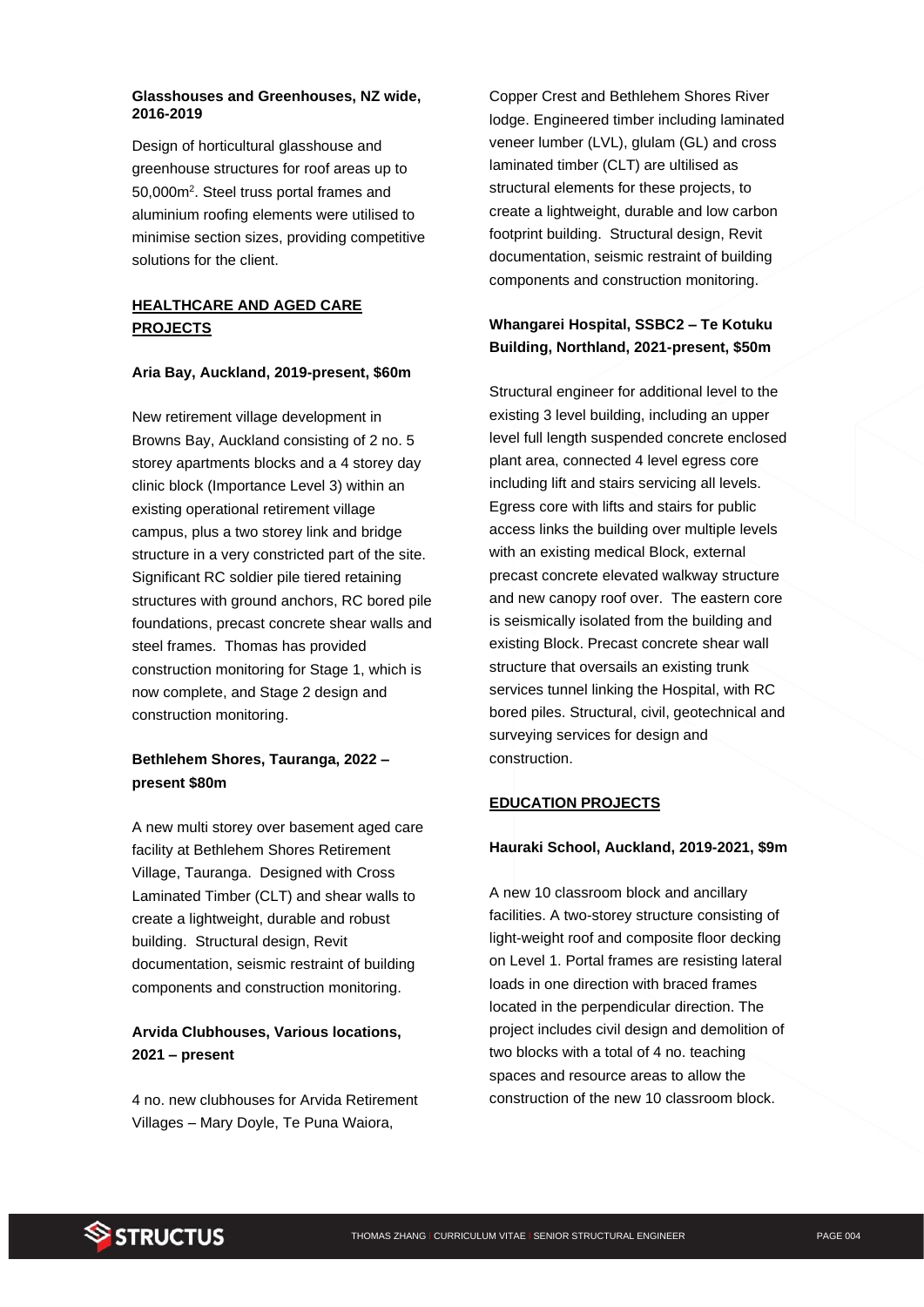# **De La Salle College, Auckland, 2020 present, \$14m**

A new 3 storey 19 classroom block with ground floor administration and teaching space at De La Salle College. The building is part of the masterplan to address the need for larger teaching spaces and increased functionality. The building is constructed on a challenging site, with steep topography, poor ground conditions and flood susceptibility. The structure generally comprises precast concrete flooring and walls, on ground beams and steel driven piles with overbores. Structus has provided design for a Haul Road to allow for demolition of existing blocks and relocation of buildings at the school. Structus is providing full structural and civil engineering design, documentation, and construction monitoring services.

## **Auckland Normal Intermediate, Auckland, 2020-present, \$10m**

A 1,000m<sup>2</sup> Teaching Space and a new 730m<sup>2</sup> Multi-Purpose Space. The Teaching Space is a two-storey structure. The Multi-Purpose Space is a long span structure. Structus is providing full structural engineering design, documentation, and construction monitoring services.

# **Bream Bay College, Northland, 2020 present, \$7m**

Two new Classroom Blocks consisting of a single storey 6 classroom block comprising 2 buildings connected with a central canopy, and a single storey 4 classroom block. The buildings are part of the masterplan to address the need for increased functionality. Constructed in engineered timber on waffle raft slabs, with allowance for rooftop photovoltaic panels. Structural and civil engineering design, 3D Revit and Civil 3D documentation, and construction monitoring.

## **Kamo High School, Northland, 2020**

Masterplanning DRP and concept design structural engineering services. Kamo High School is a two storey 22 no. teaching space classroom block, two storey Blomfeld block and Whare building.

#### **Graham Street Childcare, Pukekohe, 2019**

Structural design of new two storey childcare centre. The building consists of full openings to the front wall and full height precast concrete panels on two side walls and the rear wall. The precast panels along two side walls also have many openings. Slotted hole connections were ultilised to ensure stiffness compatibility of the brace lines and control the in-plane shear loads transferred to each wall element.

## **Queenstown Playspace, Queenstown Lakefront, 2017**

Structural and playground design of Playspace located at the Queenstown Lakefront. Design included boardwalks, decks, pedestrian bridge and numerous playground items complying with NZS5828 (playground equipment and surfacing) and SNZ HB 8630:2004 (Tracks and Outdoor Visitor Structures).

#### **RESIDENTIAL PROJECTS**

# **Vinegar Lane, Ponsonby, Auckland, 2018- 2019**

Three storey narrow apartment building proposed on  $105m^2$  land. The building consists of full height portal frames, precast concrete floors and light-weight concrete panels. Special construction considerations were undertaken during the design stage due to the weak fill beneath the building footprint and presence of neighbouring four storey

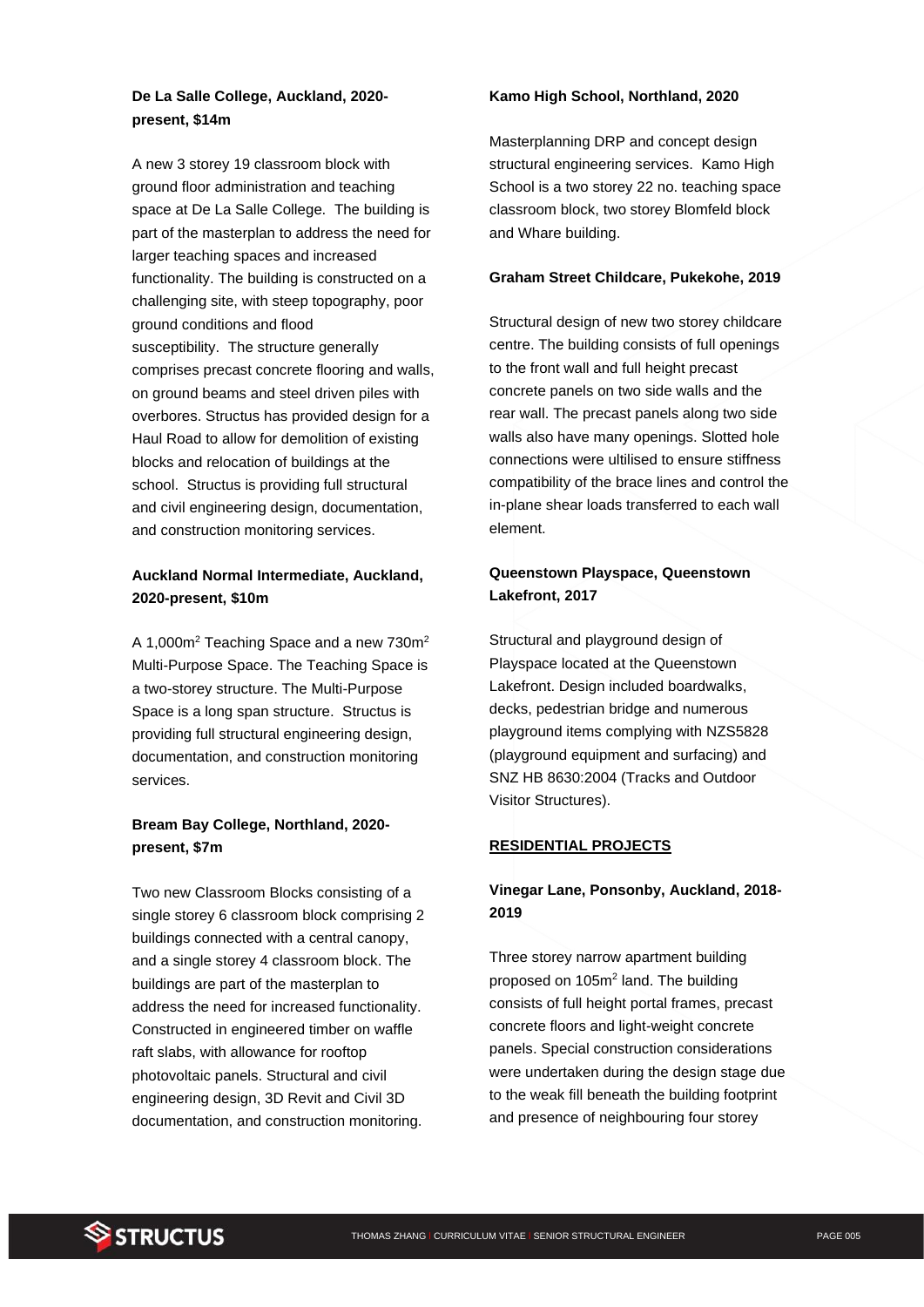apartment and office building on the boundary.

## **Suburb Street, Private Residence, Queenstown, 2019**

Luxury two storey residential dwelling proposed on a steep hillside. The full height masonry block walls with pre-cast concrete mid-floor construction along with 3.6m max retaining result in high lateral demand of the structure under earthquake conditions. The combination of two sides being fully open (glass), and unusual wall arrangements, induced large seismic torsional forces to the ground floor. Reinforced masonry shear walls designed with rock anchors for global stability of the dwelling.